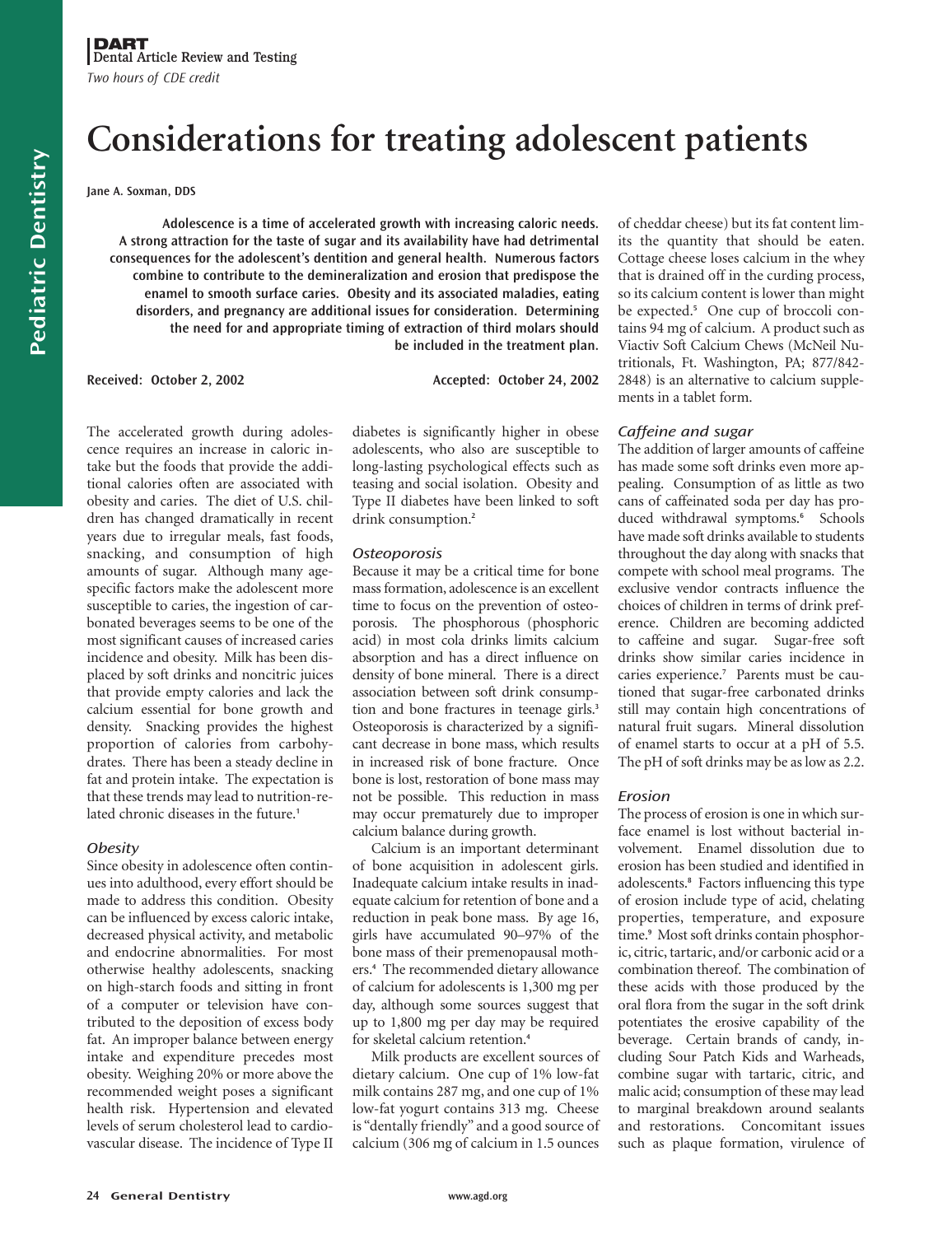bacterial strains and sugar fermentation, salivary secretion and buffering capacity, hormones, and oral hygiene affect the extent of erosion in the adolescent.

## Eating disorders

Eating disorders such as anorexia nervosa and bulimia nervosa also can have devastating effects on the enamel. Both of these eating disorders are most prevalent in adolescent girls. Obsession with weight gain causes voluntary starvation and/or regurgitation of food. Chronic exposure to the acid in the vomitus (pH 1.0–5.0) erodes the lingual surfaces of the teeth. This erosion is compounded by vigorous brushing to remove any trace of food. Patients may complain of thermal sensitivity and margins of restorations may be higher than the occlusal surface due to enamel erosion. Gingival recession with abrasion of cervical cementum also may be apparent. The palate may be inflamed or callused from the acid vomitus and trauma from induced vomiting. To overcome the effects of this habit, rinsing with water and sodium bicarbonate after emesis should be recommended to neutralize the gastric acids. Custom trays can be fabricated for daily topical fluoride application.**<sup>10</sup>**

#### Gastric esophageal reflux disease

Gastric esophageal reflux disease (GERD) is a disease in which gastric acid is returned from the stomach through the esophagus into the oral cavity. Although GERD generally is associated with a high-fat diet, obesity, and older age, children also may suffer from it. Silent GERD may have no corresponding symptoms other than erosion of the enamel. Posterior teeth have the highest level of involvement. Bulimia, attrition, and abrasion may have similar effects on the enamel.**<sup>11</sup>** There is a synergistic relationship between attrition, acid erosion, and a reduction in the buffering capacity of saliva. Symptoms of GERD in the adolescent may include difficulty sleeping, irritability, recurrent pneumonia, anemia, asthma, bronchitis, laryngitis, and changes in appetite.**<sup>12</sup>**

#### Parafunctional habits

Parafunctional habits such as bruxing can lead to severe attrition with complete loss of enamel on the occlusal and lingual surfaces of teeth. A nightguard may be required to avoid significant loss of vertical dimension and replacement with fullcoverage crowns. Parafunctional habits in adolescents also have been shown to result in temporomandibular disorders.**<sup>13</sup>** Gum chewing, jaw play, biting foreign objects, persistent arm leaning, and ice crushing have been associated with joint tension, noises, and a damaging effect on muscles of the TMJ.

## **Pregnancy**

Pregnancy always must be considered prior to obtaining radiographs or performing treatment. Some states consider a pregnant teenager under the age of 18 to be an emancipated minor and therefore able to provide consent for her own dental treatment. The FDA classification of drugs for safety during pregnancy should be obtained before the use or prescribing of any drug. Erythromycin estolate increases the risk of cholestatic hepatitis and should be avoided throughout pregnancy. It should be safe to perform dental treatment, including the use of nitrous oxide, after the first trimester but an obstetrician should be consulted first.**<sup>10</sup>** Pregnancy gingivitis or enamel erosion from morning sickness may be the first sign of a pregnancy.

#### **Orthodontics**

The importance of excellent oral hygiene and limitation of dietary sources of acid and sugar must be stressed throughout orthodontic treatment. The primary care provider should record hygiene status and inform parents of areas of early demineralization. Far too often, when orthodontic appliances are removed, the perfect orthodontic result is completely overshadowed by severe decalcification.

# **Treatment of adolescents**

Goals in treating adolescent patients include increasing the resistance of teeth to acid dissolution and/or reversing the process of erosion, demineralization, and decalcification. Dietary modifications are mandatory. Ingestion of acidic soft drinks, sports drinks, and candy must be curtailed. If soft drinks are consumed, a straw should be used to protect the maxillary incisors from prolonged exposure to acids and sugar. Also, the importance of not swishing the beverages through the teeth like mouthwash must be stressed. If GERD is diagnosed, patients should not eat or drink within four hours of bedtime. Antacids may be suggested to alleviate

minor reflux symptoms. A referral to a gastroenterologist may be advisable.

Chewing gum is well-accepted as an adjunct to oral hygiene. Stimulated saliva contains a higher proportion of free calcium and phosphorous and raises the pH of the oral cavity. Sugar-free gum contains sorbitol, xylitol, or a combination. Sorbitol is 60% as sweet as sucrose; however, oral bacteria still can use it to make lactic acid.**<sup>14</sup>** Xylitol, on the other hand, is nonacidogenic and has been shown to enhance remineralization.**<sup>15</sup>**

Patients should be instructed to delay brushing for at least an hour after consuming erosive foods or drinks. Surprisingly, fruits and salads are considered to be erosive. Rinsing with water or chewing a stick of sugarless gum would be the preferable method of oral hygiene. Stress that toothbrush bristles should be extra soft.**<sup>16</sup>**

The posteruptive benefits of topical fluoride in water, rinses, gels, pastes, and varnish are far greater than any ingested fluoride. Fluoride at 0.04 ppm can enhance remineralization.<sup>17</sup> Bottled water containing 1.0 ppm of fluoride is available now for purchase in grocery stores. For patients who are caries-active or undergoing comprehensive orthodontic treatment, rinses such as Phos-Flur (Colgate Oral Pharmaceuticals, Canton, MA; 800/821-2880), Fluoriguard (Colgate Oral Pharmaceuticals), and Act (Johnson & Johnson, New Brunswick, NJ; 800/526- 3967) can be used daily. Prescription toothpastes and gels containing 5,000 ppm of fluoride in a concentration of 1.1% sodium fluoride (PreviDent 5000 (Colgate Oral Pharmaceuticals) and NeutraCare Home Topical (Oral-B, South Boston, MA; 800/566-7252)), as opposed to the 1,000 ppm of fluoride contained in traditional toothpaste, can be burnished into enamel once or twice daily. (Fluorosis is not a concern for patients over the age of 7.) For more serious decalcification or caries activity, a series of four or five in-office topical fluoride treatments placing the 5,000 ppm pastes or gels in a tray or orthodontic vacuum-formed retainers for home use may be recommended.

Fluoride varnish prolongs the contact of fluoride, enhancing fluoride uptake and retention of enamel. It has not been approved yet by the FDA for use as a cariespreventive agent and has no insurance code except in the state of Washington. Varnishes available in the United States